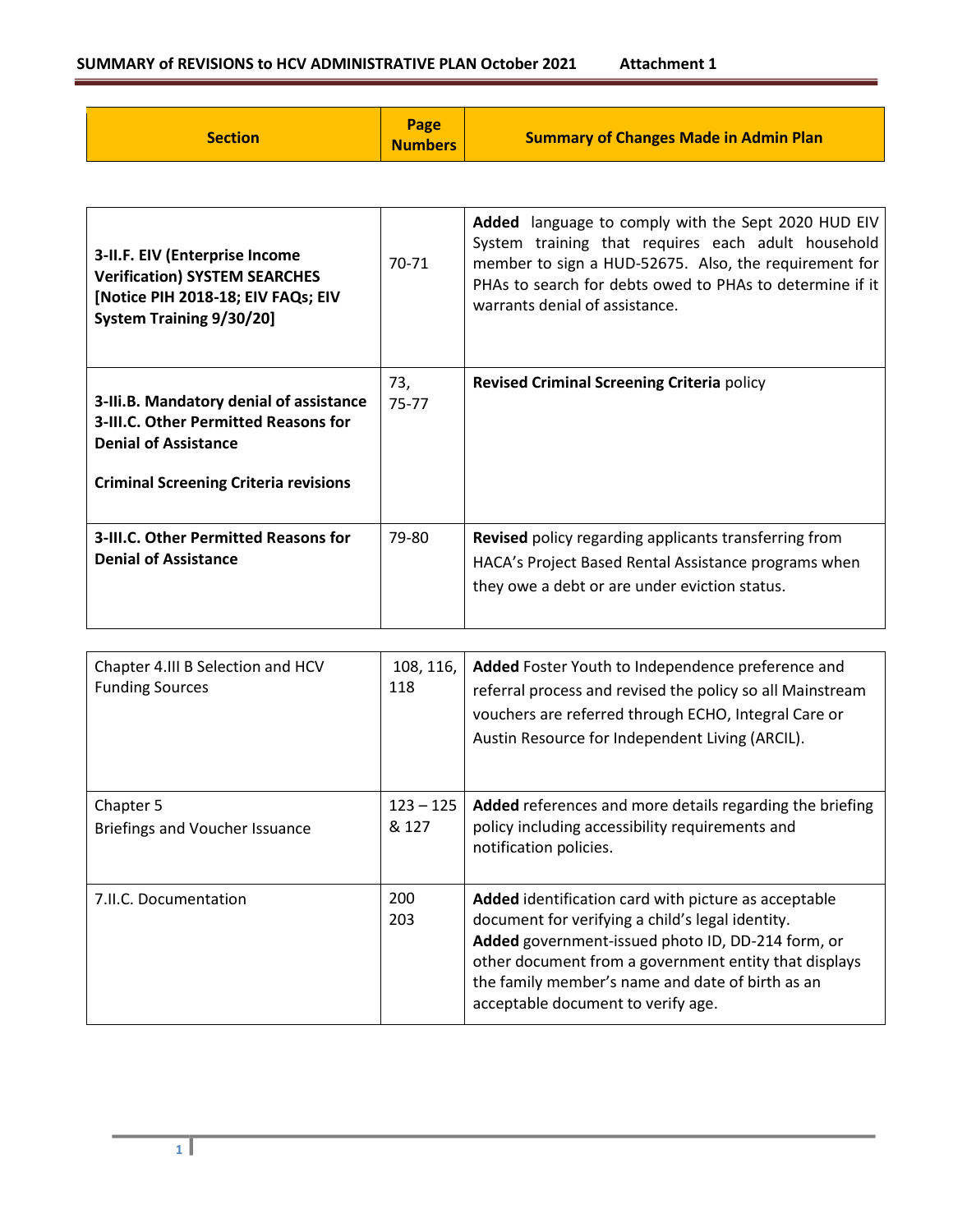| <b>Section</b>                                                          | Page<br><b>Numbers</b> | <b>Summary of Changes Made in Admin Plan</b>                                                                                                                                                                                                                                                                                                                                |
|-------------------------------------------------------------------------|------------------------|-----------------------------------------------------------------------------------------------------------------------------------------------------------------------------------------------------------------------------------------------------------------------------------------------------------------------------------------------------------------------------|
| 7.II.G. Citizenship or Eligible<br><b>Immigration Status</b>            | 207                    | Revised policy - The HACA may request verification of<br>U.S. citizenship or eligible immigration status. Revised<br>policy to not require the verification of the declaration<br>of family members who claim to be U.S. citizens or<br>Note all individuals need to provide<br>nationals.<br>documents to verify their legal identity as described in<br>7.II.A.(page 200) |
| 8 II.E. Quality Control Inspections<br><b>Housing Quality Standards</b> | 235                    | Revised statement regarding quality control<br>inspections to state: The selected sample should be<br>drawn to represent a cross section of neighborhoods<br>and the work of a cross section of inspectors.                                                                                                                                                                 |

| Chapter 16.II.B. Payment Standards                 | 353                       | Added lease-up time and success rate as information to<br>review for payment standard adjustment consideration.                                                                                                                                 |
|----------------------------------------------------|---------------------------|-------------------------------------------------------------------------------------------------------------------------------------------------------------------------------------------------------------------------------------------------|
| Chapter 16 III.A. Informal Reviews and<br>Hearings | 359-361<br>364-366<br>371 | Revised policy regarding remote informal review and<br>hearing procedures including requirements outlined in<br>PIH Notice 2020-32.                                                                                                             |
| Chapter 17: Project-Based Voucher                  | 416-417                   | Revised statement per Nan McKay's recommended<br>language to allow for future flexibility to for HACA to<br>project-base up to an additional 10 percent of its<br>authorized units in accordance with HUD regulations and<br>requirements.      |
|                                                    | 421                       | Added statement that advertisements will also contain a<br>statement that participation in the PBV program requires<br>compliance with Fair Housing and Equal Opportunity<br>(FHEO) requirements.                                               |
| 17.V.C. Amendments to the HAP<br>Contract          | 441                       | Revised PBV policy to state that HACA will consider adding<br>units to the PBV contract on a case-by-case basis to ensure<br>the availability of affordable housing as long as the addition<br>of units does not exceed allowable project caps. |